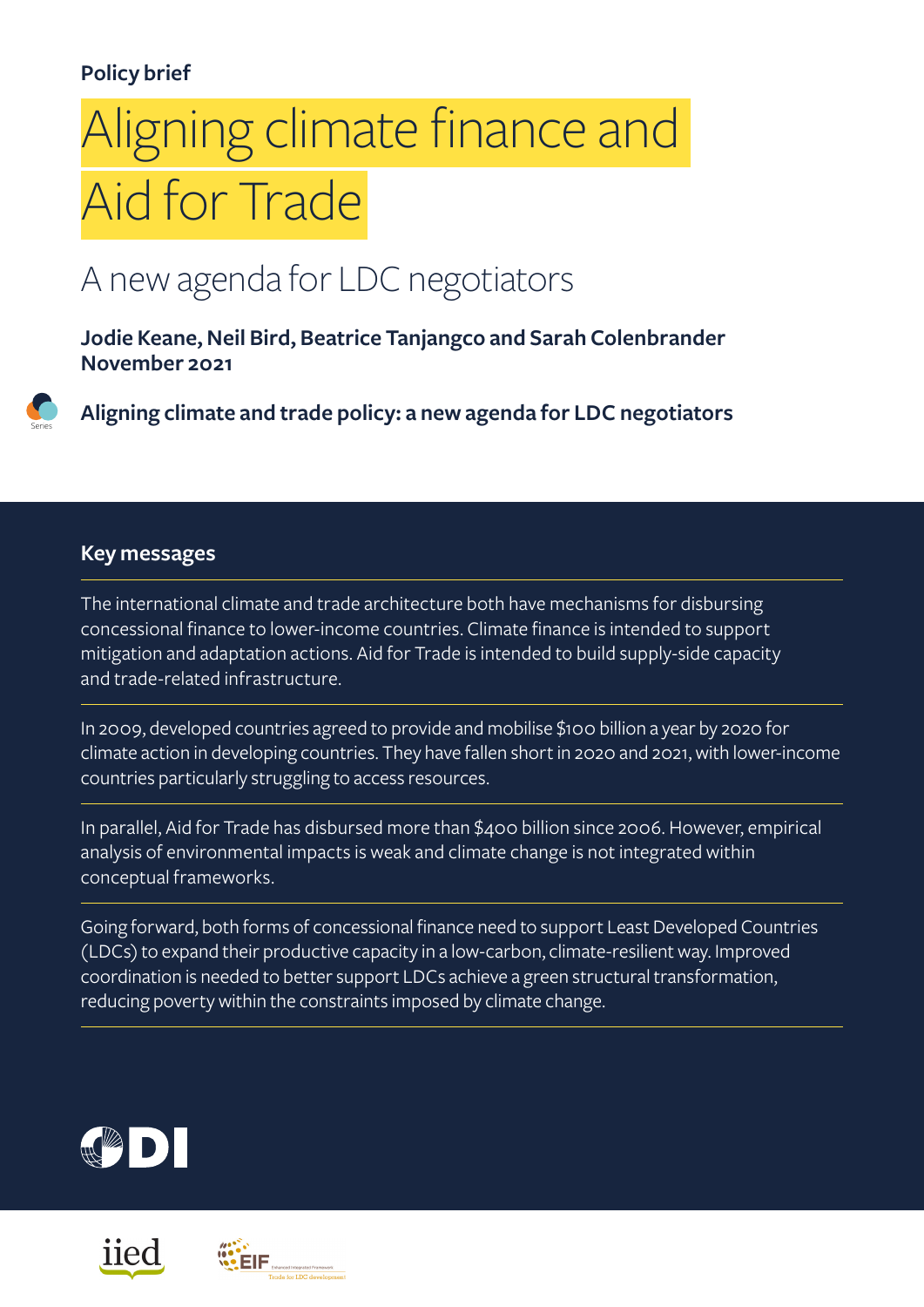## Acknowledgements

This research has been generously supported by the Enhanced Integrated Framework, a multilateral partnership dedicated to assisting Least Developed Countries (LDCs) to use trade as an engine for growth, sustainable development and poverty reduction.

We are grateful to the participants of the closed LDC trade and climate negotiators roundtable discussion on 7 October 2021.

We are grateful for the comments received on this policy brief from the external reviewer, Dr Daniel Gay (former UN CDP Adviser), and experts at the Trade and Environment Division of the WTO.

#### **About this publication**

This policy brief is one in a series entitled 'Aligning climate and trade policy: a new agenda for LDC negotiators'. The publication series was complemented by three closed roundtables and two public events with LDC negotiators in advance of the 26th UN Climate Change Conference of Parties (COP26) and the 12th WTO Ministerial Conference (MC12).

#### **About the authors**

Dr **Jodie Keane** is a Senior Research Fellow with ODI's International Economic Development Group whose research focuses on the trade and climate nexus.

**Neil Bird** is a Senior Research Fellow with ODI's Climate and Sustainability programme whose research focuses on climate and development.

**Beatrice Tanjangco** is an Economist in ODI's Global Risks and Resilience programme.

**Sarah Colenbrander** is the Director of ODI's Climate and Sustainability programme.

Readers are encouraged to reproduce material for their own publications, as long as they are not being sold commercially. ODI requests due acknowledgement and a copy of the publication. For online use, we ask readers to link to the original resource on the ODI website. The views presented in this paper are those of the author(s) and do not necessarily represent the views of ODI or our partners.

This work is licensed under CC BY-NC-ND 4.0.

How to cite: Keane, J., Bird, N., Tanjangco, B. and Colenbrander, S. (2021) 'Aligning climate finance and Aid for Trade: a new agenda for LDC negotiators'. Policy brief. London: ODI [\(www.odi.org/](http://www.odi.org/publications/aligning-climate-finance-and-aid-for-trade) [publications/aligning-climate-finance-and-aid-for-trade](http://www.odi.org/publications/aligning-climate-finance-and-aid-for-trade)).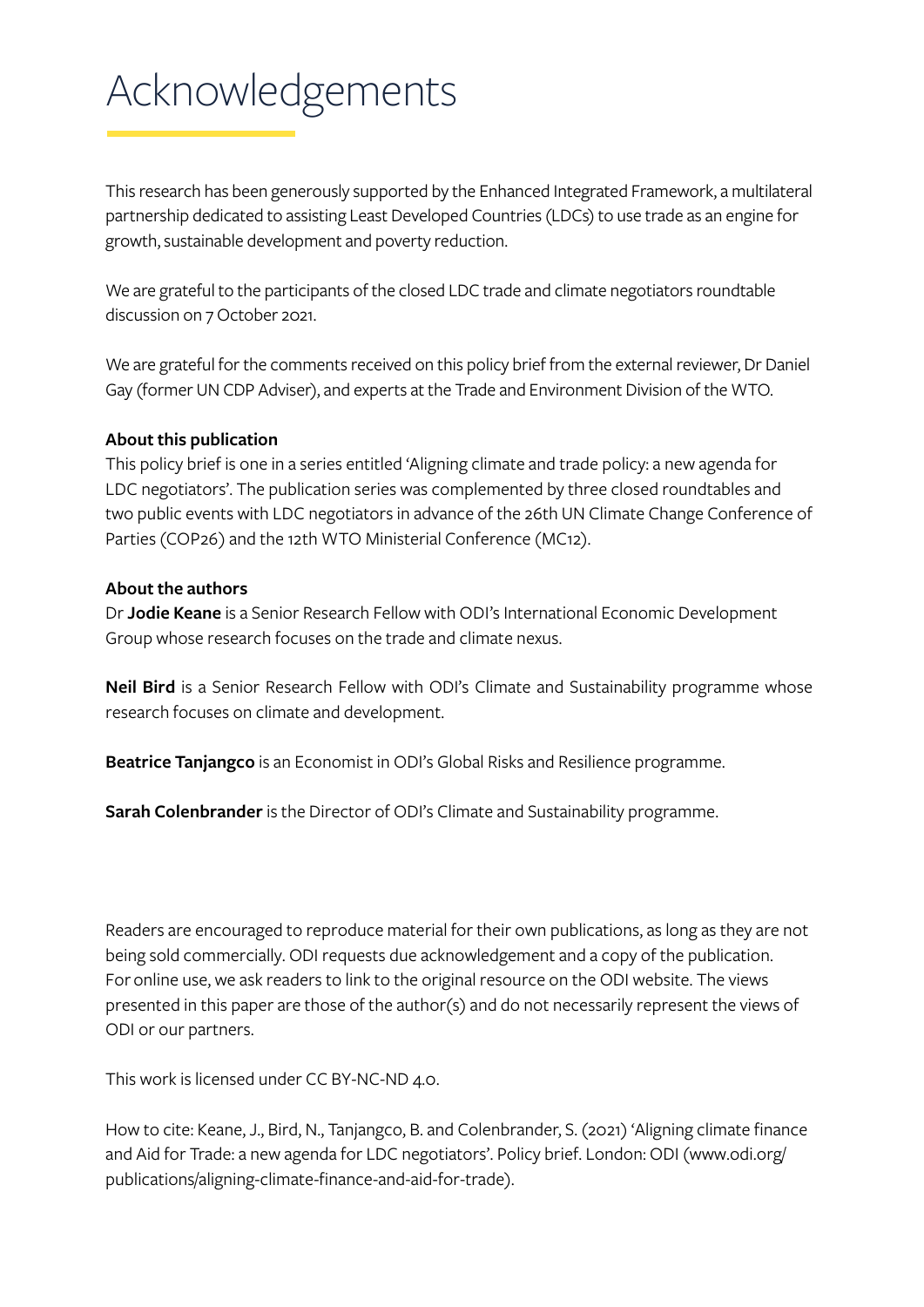## Financing climate and trade goals

This briefing aims to provide trade and climate policy-makers from Least Developed Countries (LDCs) with an understanding of how to coordinate two forms of concessional finance, public climate finance and Aid for Trade (AfT), to deliver against both their climate and trade goals. The briefing provides guidance on how the mechanisms work in practice and how they could potentially work better to support LDCs' climate, trade and development aspirations. It also considers the challenges facing LDC graduates and highlights some of the more contentious issues that lie ahead at the 26th UN Climate Change Conference of Parties (COP26) and the 12th WTO Ministerial Conference (MC12) for all LDCs.

This section begins by reviewing how climate finance and AfT have developed over time, their focus on LDC climate and trade issues, and key issues ahead of COP26 and MC12. We then outline some of the opportunities and risks for LDCs, before drawing on comparative case studies to highlight some of the key issues. Finally, we conclude with some priorities for negotiations ahead of the conclusion of COP26 and MC12 later this year.

#### **Introduction to climate finance**

Climate finance can be broadly understood to encompass all financial flows relevant to climate change. This policy brief, however, focuses on a specific subset of climate finance: the transfer of concessional finance from developed to developing countries, including LDCs, for the purpose of climate action.

At the 15th Conference of Parties (COP15) in Copenhagen in 2009, developed countries committed to jointly provide and mobilise \$100 billion a year by 2020 to address the needs of developing countries (UNFCCC, 2009). The \$100 billion goal also serves as the annual floor for international climate finance to 2025, when a new climate finance goal will be adopted.

Formal deliberations will begin on the new climate finance goal at COP26 in Glasgow in 2021; decisions at COP24 in Katowice suggest that this goal will also have a quantitative element. Improved access to climate finance is widely recognised as a priority for LDC negotiators ahead of COP26.

To date, developed countries have fallen short of the \$100 billion a year goal (Bhattacharya et al., 2020). They have also been criticised for the quality of climate finance, particularly the inclusion of loans, the bias towards mitigation over adaptation and delays in accessing resources from new sources of finance such as the Green Climate Fund (GCF). The following sub-section summarises recent trends in the provision of climate finance, particularly towards LDCs.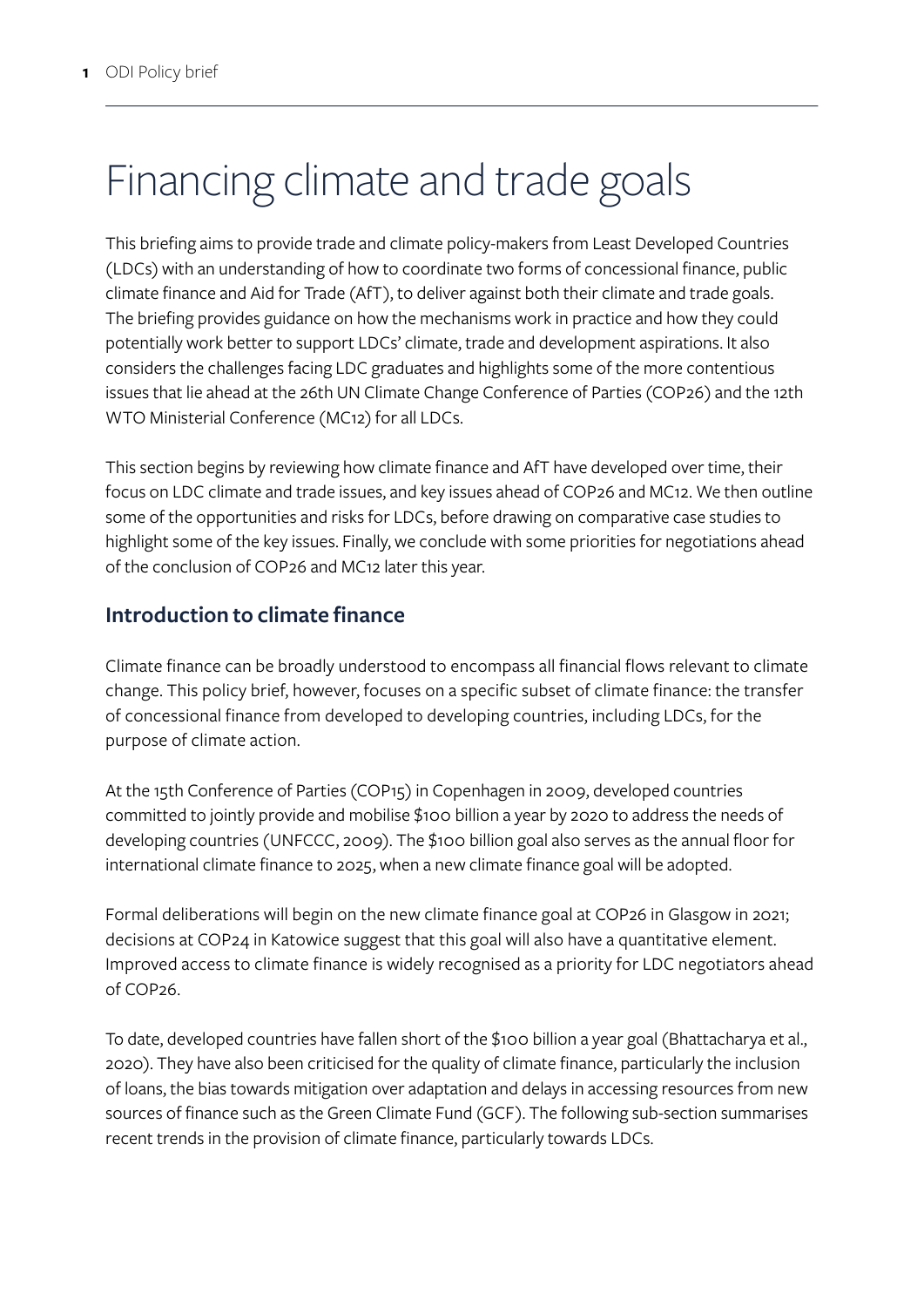#### Recent trends in climate finance for LDCs

Any assessment of progress towards the \$100 billion a year goal is complicated by a continuing lack of consensus on the definition of climate finance and the methodologies employed to assess international climate finance flows (Schulz et al., 2021). The Organisation for Economic Cooperation and Development (OECD) estimates relevant commitments of \$79.6 billion in 2019, up from \$78.3 billion the previous year. These totals consist of four main components: bilateral public finance, multilateral public finance,<sup>1</sup> export credits and private climate finance. For each component, estimates are made based on an accounting framework developed by the OECD in 2015 (OECD, 2021a).

LDCs received a small proportion of this finance, \$12.1 billion in 2018 and \$15.4 billion in 2019 (ibid.). The United Nations, using earlier OECD data, estimates that climate finance to LDCs increased between 2016 and 2018, representing approximately 14% of total climate flows (UN, 2021).

The international climate finance architecture is complex, involving multiple financial institutions (bilateral development agencies, export credit agencies, multilateral development banks and multilateral climate funds) and instruments (grants, loans, guarantees, equity, among others). Of these, dedicated multilateral climate funds such as the GCF, Global Environmental Facility (GEF) and Adaptation Fund have received perhaps the most attention. Many of these funds have specific policies in place to support LDCs. For example, the GCF has pledged that half of GCF adaptation finance is targeted at LDCs, Small Island Developing States (SIDS) and African states. As of November 2020, the GCF reported that 29% of its funding had gone to LDCs (GCF, 2020). The GEF administers a fund dedicated to supporting LDCs, the Least Developed Countries Fund (LDCF), which has been operational since 2001. Support has been on a modest scale, with a country ceiling of \$50 million.

LDCs have struggled to access and navigate climate finance mechanisms given complexity, uncertainty and fragmentation. Accreditation and approval processes are often resourceintensive and vary from donor to donor, creating significant transaction costs for recipient countries. Many LDCs do not have the capacities or resources to meet these requirements repeatedly, nor is sufficient climate finance available to incentivise improved coordination and institutional strengthening.

The quality of climate finance provided by developed countries has been criticised particularly for the inclusion of non-concessional finance, the bias towards mitigation over adaptation, and challenges accessing climate finance. Most climate finance reaching LDCs is in the form of loans (66%), which contrasts with official development assistance (ODA) to LDCs more generally, of which 89% is in grants (UN, 2021). There have been strong and persistent calls for more attention to adaptation finance, which is particularly important for LDCs given their respective

<sup>1</sup> Multilateral public finance consists of two types of institutions: multilateral development banks (MDBs) and multilateral climate funds.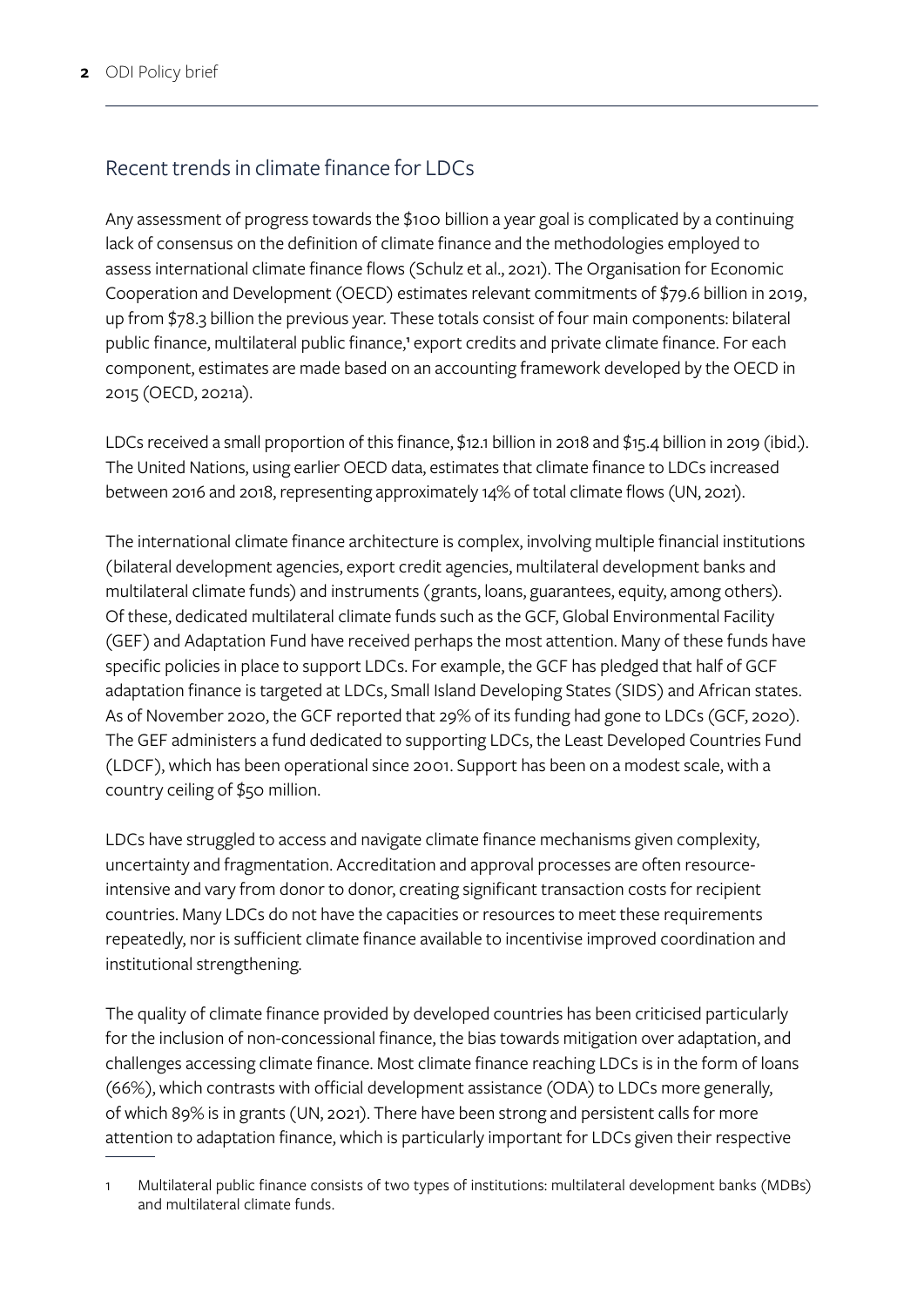low per capita emissions. There is some indication that adaptation finance to LDCs is beginning to increase (Figure 1). However, it remains far short of estimates of need, including the UN Environment Programme (UNEP)'s current estimate of \$70 billion each year for all developing countries (UNEP, 2021). The Chair of the LDC Group of Negotiators in the UNFCCC estimates that LDC climate finance needs (adaptation and mitigation combined) amount to \$93 billion a year, growing to \$500 billion a year by 2050 (ODI, 2021).



**Figure 1** Climate finance provided to LDCs

Source: OECD (2021)

Increasing the overall volume of climate finance, while simultaneously increasing the share of grant and adaptation finance, is required to help LDCs meet their Nationally Determined Contributions (NDCs). More generally, there are international efforts to shift from projectised climate finance to programmatic support for countries' climate change strategies, exemplified by the principles and recommendations of the Taskforce on Access to Climate Finance.

#### **Introduction to Aid for Trade**

At its inception, the AfT initiative responded to calls by developing countries for support in implementing trade policy commitments (Page, 2007). Over time, the mechanism has focused more on expanding productive capacities, while more specific support has also been provided to LDCs through the Enhanced Integrated Framework (EIF). In some ways, the EIF also responded to calls for improved governance of disbursements, being a multi-donor managed trust fund situated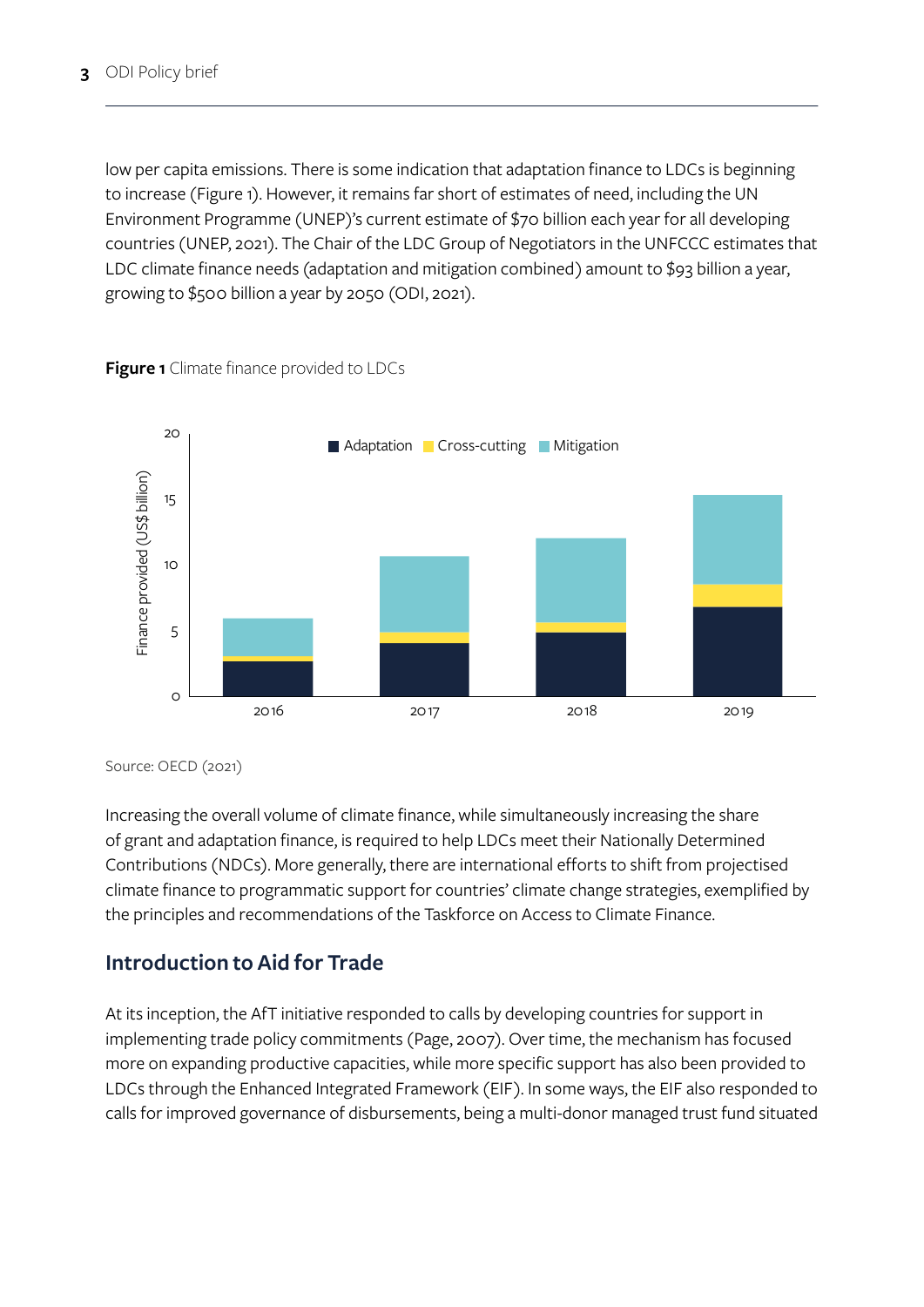within the World Trade Organisation (WTO) Secretariat.**<sup>2</sup>** Overall, it is fair to say that the AfT mechanism is viewed favourably by the international trade and development community, with an estimated \$400 billion disbursed since 2006 (OECD, 2021c).

Empirical analyses show that AfT has boosted trade for recipients and supported poverty reduction and economic growth (Cali and Te Vedle, 2011; Basnett, 2012), though it could do more to support structural economic transformation, particularly for African economies (Winters and Cirera, 2015). Hoekman and Shingal (2021) observe considerable heterogeneity in the trade effects of AfT on individual service sectors, indicating the importance of country-specific diagnostics in targeting AfT allocation. In the case of LDCs, Diagnostic Trade Integration Studies (DTIS) provide a guiding framework for AfT interventions.

The impact of AfT on the environment and climate is less clear. Within EIF programming, the environment is considered a cross-cutting issue (output indicator 2.1.b. tracks awareness-raising activities on the environment). Despite this, empirical analyses have not explored potential environmental impacts. This is likely to change in view of the increased focus on environmental issues within the WTO by member states, as reflected in the Trade and Environmental Sustainability Structured Discussions (TESSD) and deliberations regarding how AfT can be 'greener'. These issues will also feature as part of the 2022 Global Review of the AfT initiative.

#### Recent trends in AfT for LDCs

AfT comprised around 23% of total ODA in 2019 (OECD, 2021c). From 2006 to 2019, AfT disbursements grew by 6.6% per year on average. Most AfT in 2019 were allocated for economic infrastructure and building productive capacity (OECD, 2021c). Disbursements to LDCs and other low-income countries (LICs) sustained an above average increase of 8.2% per year. Meanwhile, AfT for upper middle-income countries (UMICs) declined by an average of 1.7% per year. As AfT is part of ODA, it is generally in either grant form or a form of concessional loan. Historically, LDCs received a larger share of grants compared to loans. However, this trend reversed in 2017 and loans started taking on a larger share. In 2019, the share of loans exceeded the share of grants, at 59% and 41% respectively (OECD, 2021c). Most AfT to LDCs is targeted at the transportation, agriculture and energy sectors, which is also the focus within many NDCs. Within the energy sector, a large portion of AfT support was for electricity transmission and distribution and supporting energy policy. In the transport sector support was mainly for road transport. Given

<sup>2</sup> The EIF is a partnership of LDCs, donors and partner agencies, including the International Monetary Fund (IMF), the International Trade Centre (ITC), the United Nations Conference on Trade and Development, the United Nations Development Programme, the United Nations Industrial Development Organization, the United Nations World Tourism Organization, the World Bank Group and the World Trade Organization.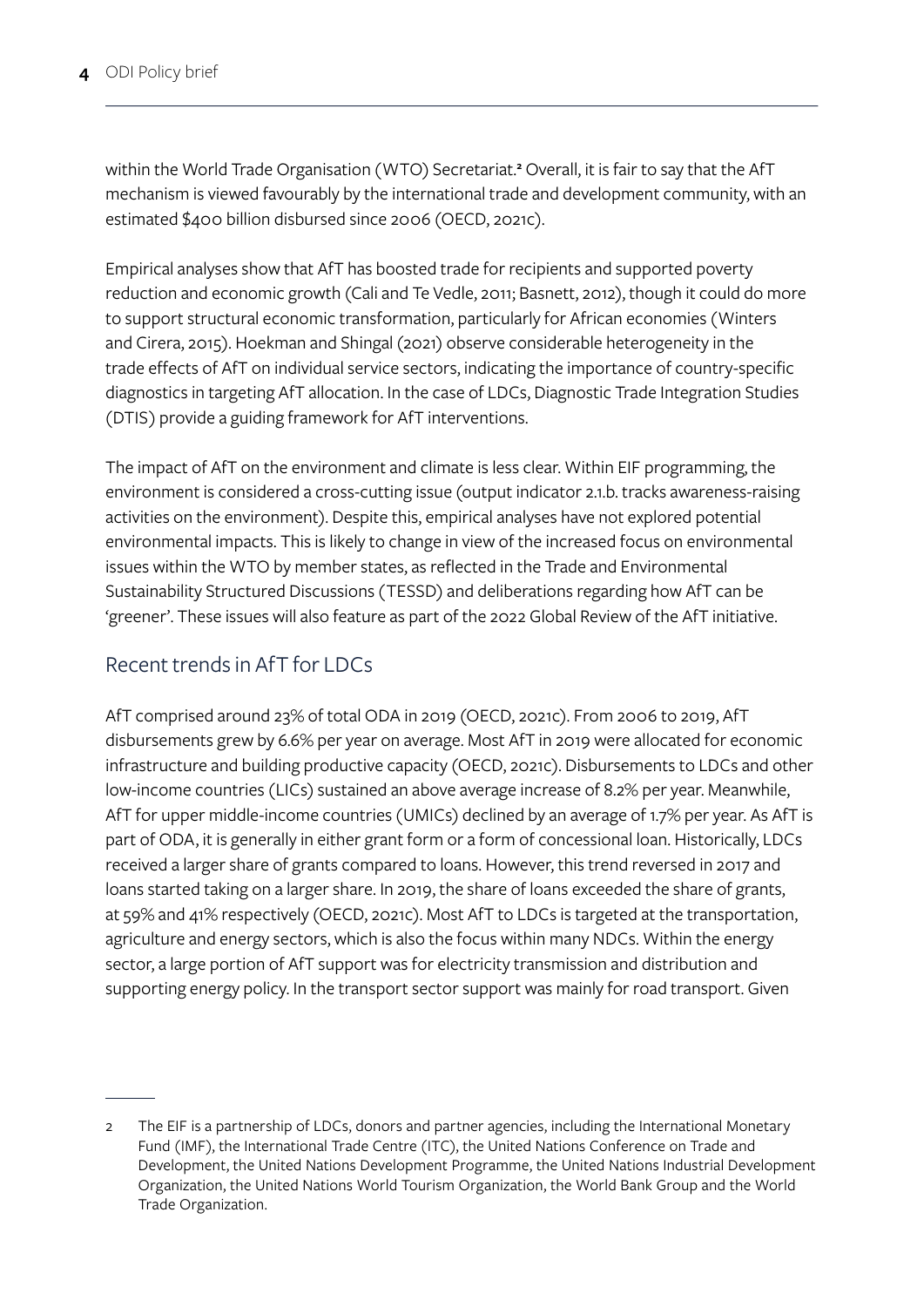the overlap between AfT expenditures and the focus within NDCs, checks for compatibility and coordination between institutions may need to be improved.**<sup>3</sup>** The sources of AfT data only filter currently for flows, sectors, donors and recipients.



**Figure 2** Aid for trade to LDCs for economic infrastructure and production sectors

Source: OECD data [\(www.oecd.org/aidfortrade/data\)](http://www.oecd.org/aidfortrade/data); aid-for-trade data by income groups – disbursements to LDCs in constant prices (US\$ million), official donors. Database accessed October 2021.

Currently, the EIF is the only global AfT programme dedicated to addressing the trade capacity needs of LDCs, and the only dedicated AfT programme specifically included in the Sustainable Development Goals (SDGs).**<sup>4</sup>** The initiative also supports LDCs as they prepare for graduation for up to five years, as one of the few global mechanisms that continue to provide technical and financial support to graduated countries to facilitate a smooth transition (EIF, 2017). How AfT support can increase the likelihood of graduation – through reductions in environmental and economic vulnerability – has not been explored in a systematic way.**<sup>5</sup>**

<sup>3</sup> As discussed by Keane et al. (2010), many of the donors that provide mitigation and adaptation finance are also involved in trade-related assistance.

<sup>4</sup> SDG 8.a 'increase Aid for Trade support for developing countries, particularly LDCs, including through the Enhanced Integrated Framework for LDCs'.

<sup>5</sup> Though there are indications that disbursements to LDCs likely to graduate have tended to focus on specific sectors (Keane and Borgatti, 2018).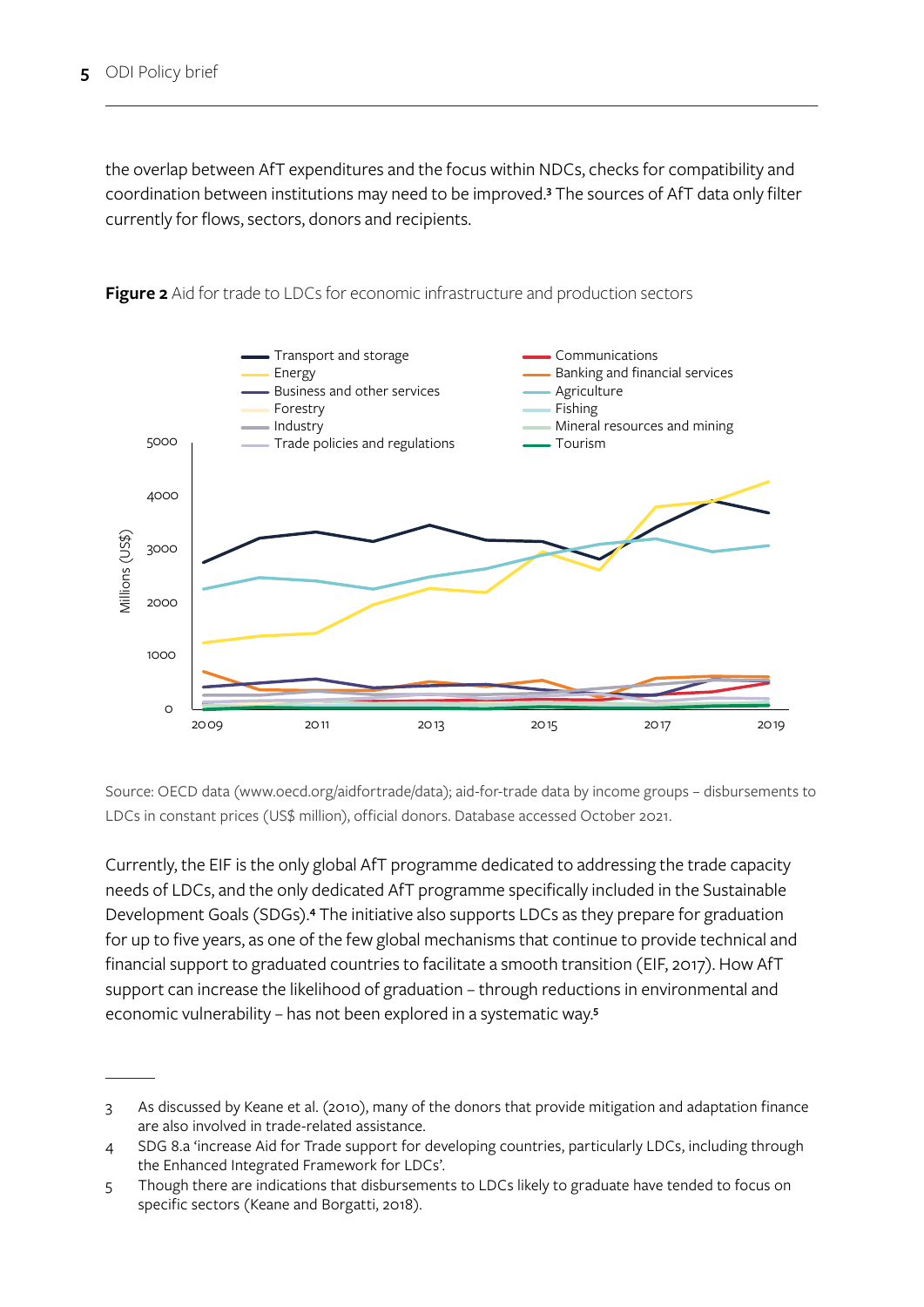Every LDC participating in the EIF programme undertakes a periodic assessment of trade opportunities and challenges through a DTIS. These studies provide a platform for the integration of priority issues into government policies and donor programming through the identification of an action matrix. Over time, environmental considerations have been strengthened within the DTIS, which inform EIF and donor AfT support, with new guidelines produced in 2016 that include the environment as a cross-cutting issue. However, since the update was undertaken in 2016, many of the existing DTIS for forthcoming graduates written before this date do not pay as much attention to these issues. For DTIS developed after 2016, environmental concerns have become more integrated, but there remains a need for a coherent conceptual framework to integrate climate change adaptation and mitigation objectives.

Given the imperative of structural economic transformation for LDCs in order to first adapt to and then mitigate climate change (within timescales that are recognised by the international community), it will be important to avoid limiting use of old technologies and processes, and support competitiveness under future trading conditions.**<sup>6</sup>** Looking forward, the EIF is embarking on initiatives to further embed proactive engagement with LDCs around aspects of trade, environment and climate change. The revision of LDC NDCs could provide an indication of demand for trade-related support for transition and alignment climate objectives.

A concerted effort across multiple international agencies will be required to translate country ambitions into trade and investment policy roadmaps, particularly for capacity-constrained countries. In some cases, it may simply be unrealistic for trade considerations to be included in the current round of NDC revisions (as the process is so far advanced). However, in other cases there are clear trade-related components within existing NDCs which could be supported through AfT. Looking ahead, it is clear that DTISs should refer to and draw on NDCs and National Adaptation Programmes and integrate climate effects, as well as vice-versa: NDCs and NAPAs should also consider trade effects.

## LDC perspectives

It has long been recognised that LDCs are particularly vulnerable to climate change impacts in part because they lack the economic and financial capacities to mitigate risks or rebuild after disasters (Huq et al., 2004). For this reason, LDCs emphasise the importance of boosting incomes, increasing labour productivity and diversifying their economies to improve their citizens' ability to cope with shocks and stresses (UNCTAD, 2020). There are specific issues for commodity-dependent LDCs – especially those dependent on rainfed agricultural production systems; net food importing LDCs are also particularly susceptible to climate shocks. Within this, international trade remains a pivotal mechanism to support adaptation to climate change as well as the advancement of broader development goals.

<sup>6</sup> The Technology Mechanism established under the Paris Agreement (Art. 10) seeks to accelerate, encourage and enable innovation for long-term global response to climate change.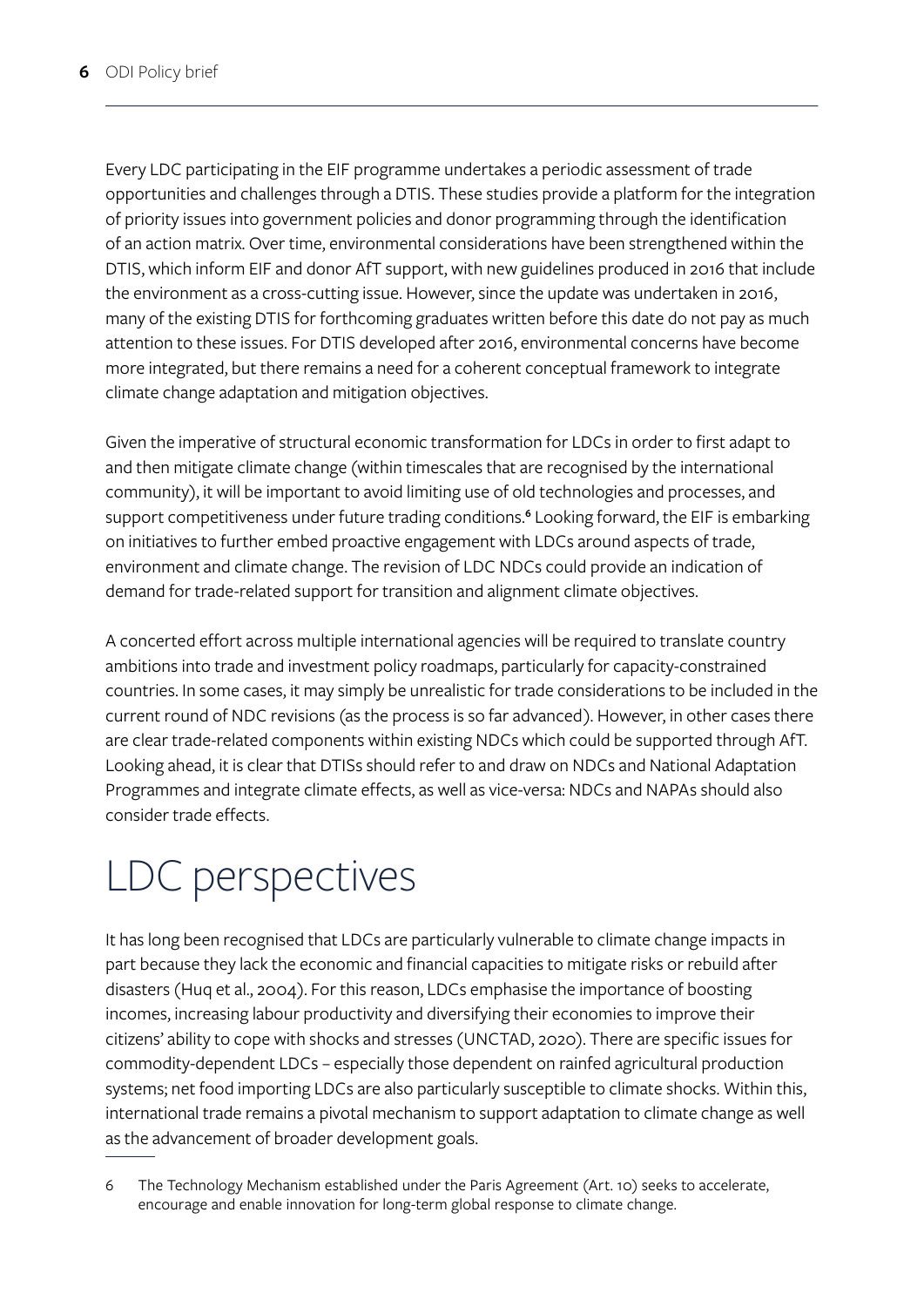Concessional finance – whether tagged as 'climate finance' or 'aid for trade' – needs to support LDCs to expand their productive capacity in a way that is consistent with climate goals.**<sup>7</sup>** This is not to suggest that this should be the sole purpose of climate finance or aid for trade, but rather that neither financing stream should be used in ways that jeopardise this longer-term outcome. Rather, resources should be allocated in ways that facilitate structural economic transformation with minimal increases in greenhouse gas emissions and awareness of emerging climate hazards.

From an LDC perspective key objectives include:

- **Ensuring that LDCs have climate-smart infrastructure necessary for economic activity**, particularly clean energy generation and sustainable transport infrastructure, both for labour (within urban areas) and freight (to secure inputs and export products).
- **Enabling LDCs to integrate into emerging green value chains and steadily improve their position within them**.
- **Ensuring that Aid for Trade resources and climate finance support and work together** to maximise opportunities for adaptation and mitigation (where this is a specified LDC objective).

In the future, NDCs could provide an indication of requirements for trade-related support for transition and alignment with green trade policy and support measures like green AfT. However, a concerted effort will be required to translate country ambitions into trade and investment policy roadmaps, particularly for capacity-constrained countries. Opportunities within the nexus of climate finance and AfT for LDCs include:

- Improved programming at the country level and enhanced coordination among donors.
- Increased resources available to address productive capacity constraints and achieve NDCs.
- Ability to leverage climate finance as a platform to facilitate FDI in clean energy and infrastructure.

Some of the risks for LDCs include:

- Environmental conditionality within AfT and continued limited ability to access climate change finance, especially for adaptation.
- Inability to maximise available resources through leveraging both AfT and CC finance: boosting productive capacity and ability to adapt to CC.
- Focus on business as usual, without consideration of LDC climate objectives.

UNCTAD (2020) defines productive capacity as the resources (physical, human and financial capital), entrepreneurial capabilities (skills, knowledge and information) and production linkages necessary to enable accumulation, innovation and increased complexity of economic activity.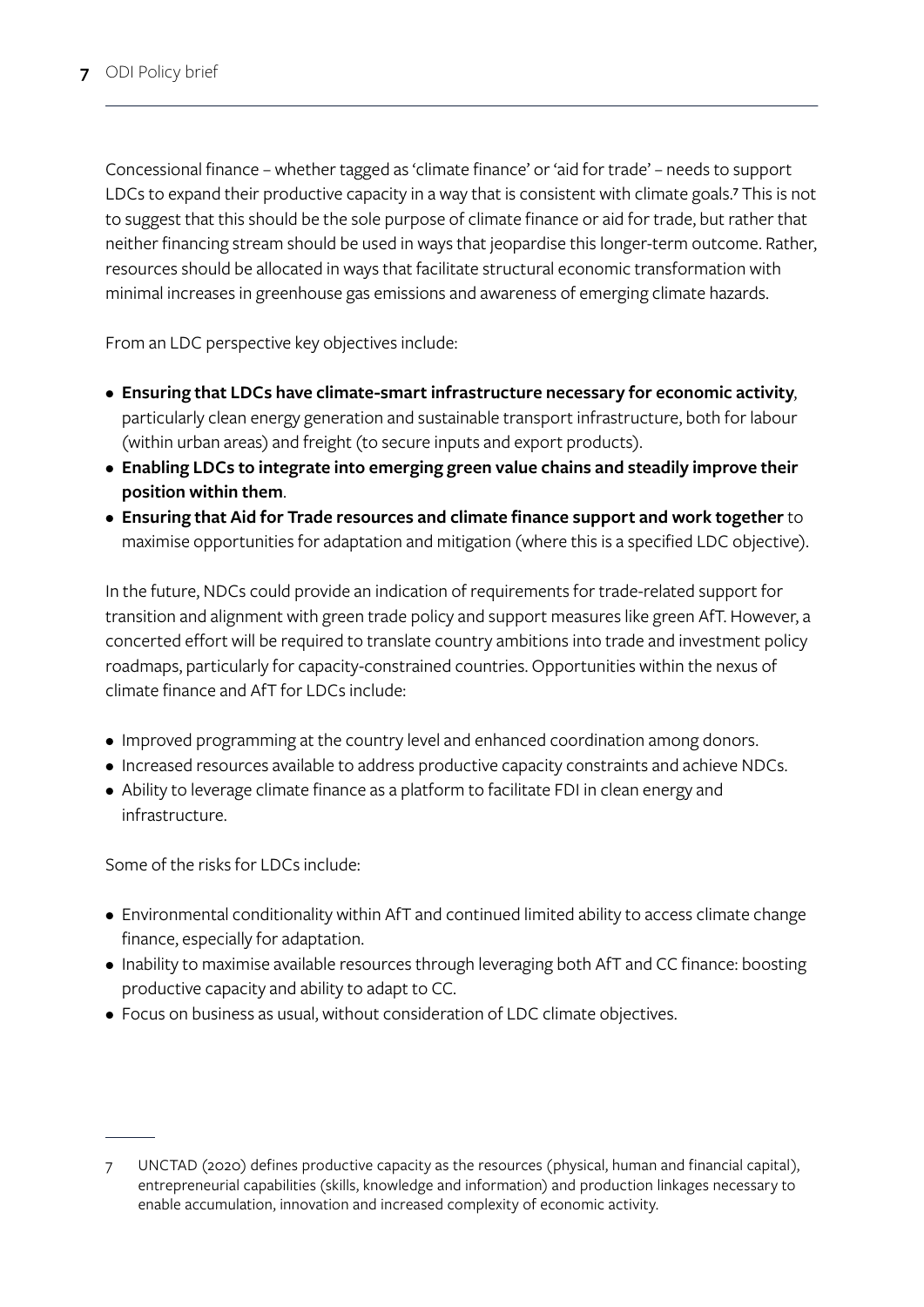#### **Case studies**

The following section reviews two LDC case studies: Ethiopia and Bangladesh (a forthcoming graduate). It provides the context in terms of climate objectives and then details how climate finance resources have been mobilised to date. It concludes with a consideration of interactions with AfT.

#### Case study: Ethiopia

Ethiopia is one of the world's most climate-vulnerable countries on account of its heavy dependence on rain-fed subsistence agriculture, high population growth and low level of economic development. Climate change models indicate not only a substantial rise in mean temperatures and an increase in rainfall variability, but also more frequent extreme events such as floods and droughts.

The 2011 Climate Resilience and Green Economy strategy of the government of Ethiopia guides the national response to climate change. It includes elements that promote climate-smart agriculture and forestry, oriented both to adaptation and mitigation, as well as renewable energy and energy efficiency. As greenhouse emissions in Ethiopia are among the lowest in the world, actions relevant to mitigation tend to focus on strengthening systems against weather-related stresses: climate-smart land-use options for rural people, and energy options to reduce an over-dependence on hydroelectricity.

The 2021 update of the 2017 NDC foresees business as usual GHG emissions in 2030 of 403 MtCO2e (GoE, 2021). The NDC plans for a reduction to 126 MtCO2e by applying a multi-sectoral approach, at a cost of approximately \$276 billion. Adaptation costs are estimated at an additional \$40 billion over this 10-year period, with 80% of both sets of costs expected to be sourced internationally. There is no explicit mention of trade in the NDC, although the effects of trade are likely to have a noticeable impact, e.g. through participation in international carbon markets governed by Article 6 of the Paris Agreement, as well as more broadly through clean energy technology imports (see Box 1), as well as exports. A significant export trade is envisaged when the Great Ethiopian Renaissance Dam is connected to the grid, with an estimated 5,000 MW/year of clean energy exports to neighbouring countries envisaged (GoE, 2021).

The Covid-19 pandemic has had both health and economic impacts in Ethiopia, as elsewhere. Foreign Direct Investment inflows were reportedly 20% lower in 2020 than in the previous year (GoE, 2021). Debt levels have increased and the government's fiscal space is increasingly constrained. In this context, international grant finance can help the government move forward on its climate adaptation agenda.

Three multilateral climate funds that function under the UNFCCC are the GCF, LDCF and the Adaptation Fund (Table 1). The two latter funds provide grant finance to government agencies in support of public spending programmes that assist targeted beneficiaries (e.g. small-scale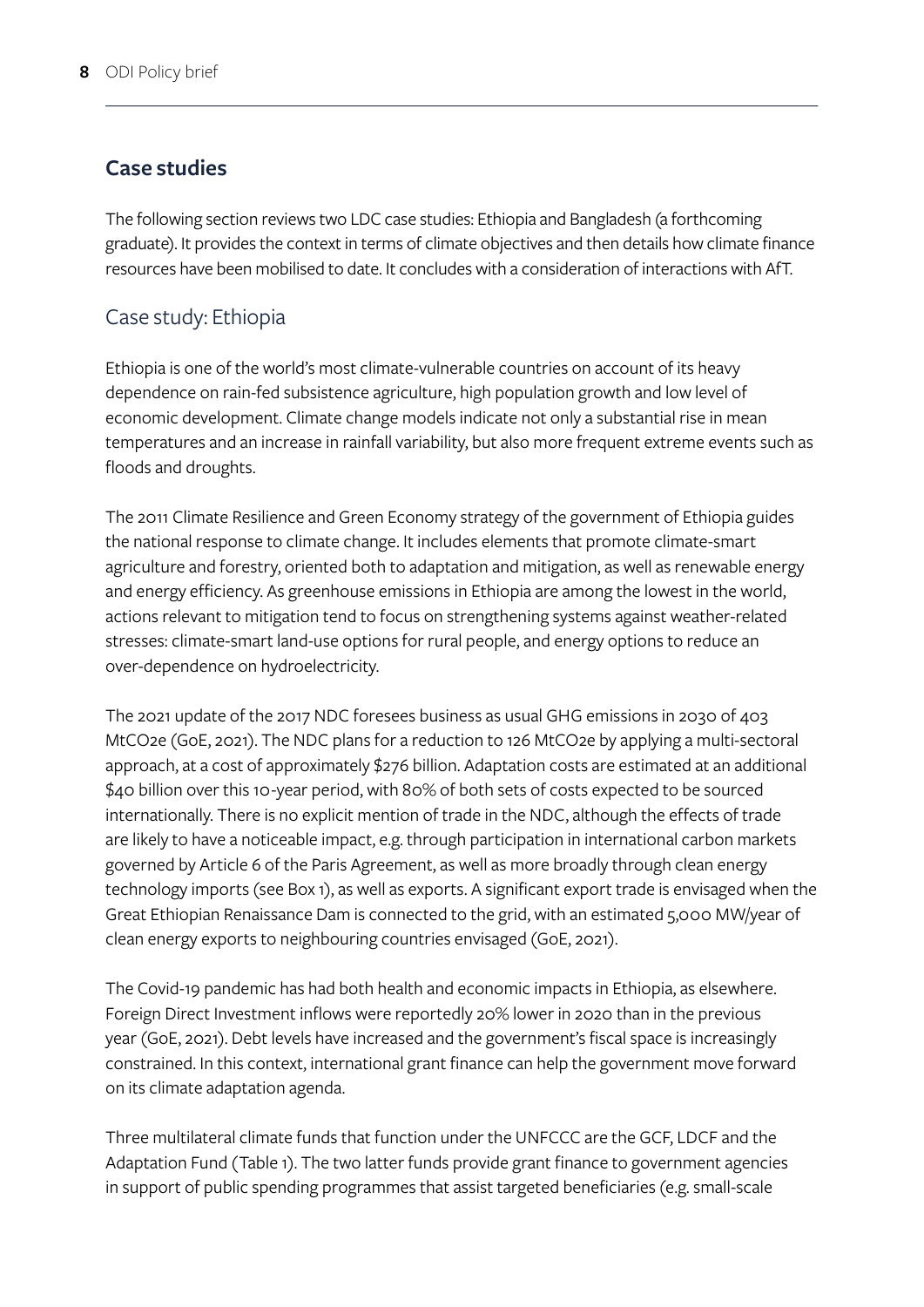agriculturalists). Any link to international trade is therefore indirect. The GCF can employ additional financing instruments, including equity and concessional lending, combining GCF resources with much larger co-financing involving international partners. Trade can play a greater role in such investments.

| Fund                                        | Project commitment (\$ million) | <b>Projects</b> |
|---------------------------------------------|---------------------------------|-----------------|
| Green Climate Fund <sup>1</sup>             | 265.4                           |                 |
| Least Developed Countries Fund <sup>2</sup> | 40.1                            |                 |
| Adaptation Fund <sup>3</sup>                | 16.8                            |                 |

**Table 1** Funds committed to Ethiopia from global climate funds

Source: 1 GCF Ethiopia [\(www.greenclimate.fund/countries/ethiopia](http://www.greenclimate.fund/countries/ethiopia)). 2 GEF (2021a). 3 Adaptation Fund (n.d.)

The absence of trade considerations in most climate-related processes is mirrored in the absence of climate change in trade-related processes. For example, there is no mention of climate change as a strategic issue to be addressed in the 2016 update of the DTIS for Ethiopia (UNCTAD, 2016). This is despite two of the prioritised sectors – the agro-food and leather industries – having a strong export orientation, as well as being heavily dependent on suitable climate conditions.

#### Box 1 Clean energy investment in Ethiopia

The Sustainable Energy Fund for Africa (SEFA) is a multi-donor trust fund housed at the African Development Bank. SEFA promotes access to cost-effective and climate-friendly sustainable energy (African Development Bank, 2021). The fund's support in Ethiopia has included efforts to develop the country's extensive geothermal energy resources. Realising the potential of geothermal energy requires considerable technical expertise underpinned by public and private investment sustained over several years.

In October 2014, AREF (the private equity fund manager for SEFA) signed an agreement to invest \$20 million in the first 20MW phase of a geothermal project at the Corbetti caldera, located approximately 250km south of Addis Ababa in the Rift valley. This early SEFA investment led to a power purchase agreement (PPA) in March 2020 for the commercial development of electricity generating capacity. The PPA sets out the commercial terms for a project of up to 150MW, split into two phases of 50MW and 100MW.

This project is an example of the combination of concessional climate finance, international technical assistance and foreign direct investment supporting Ethiopia's clean energy goals.

Source: Richter (2020)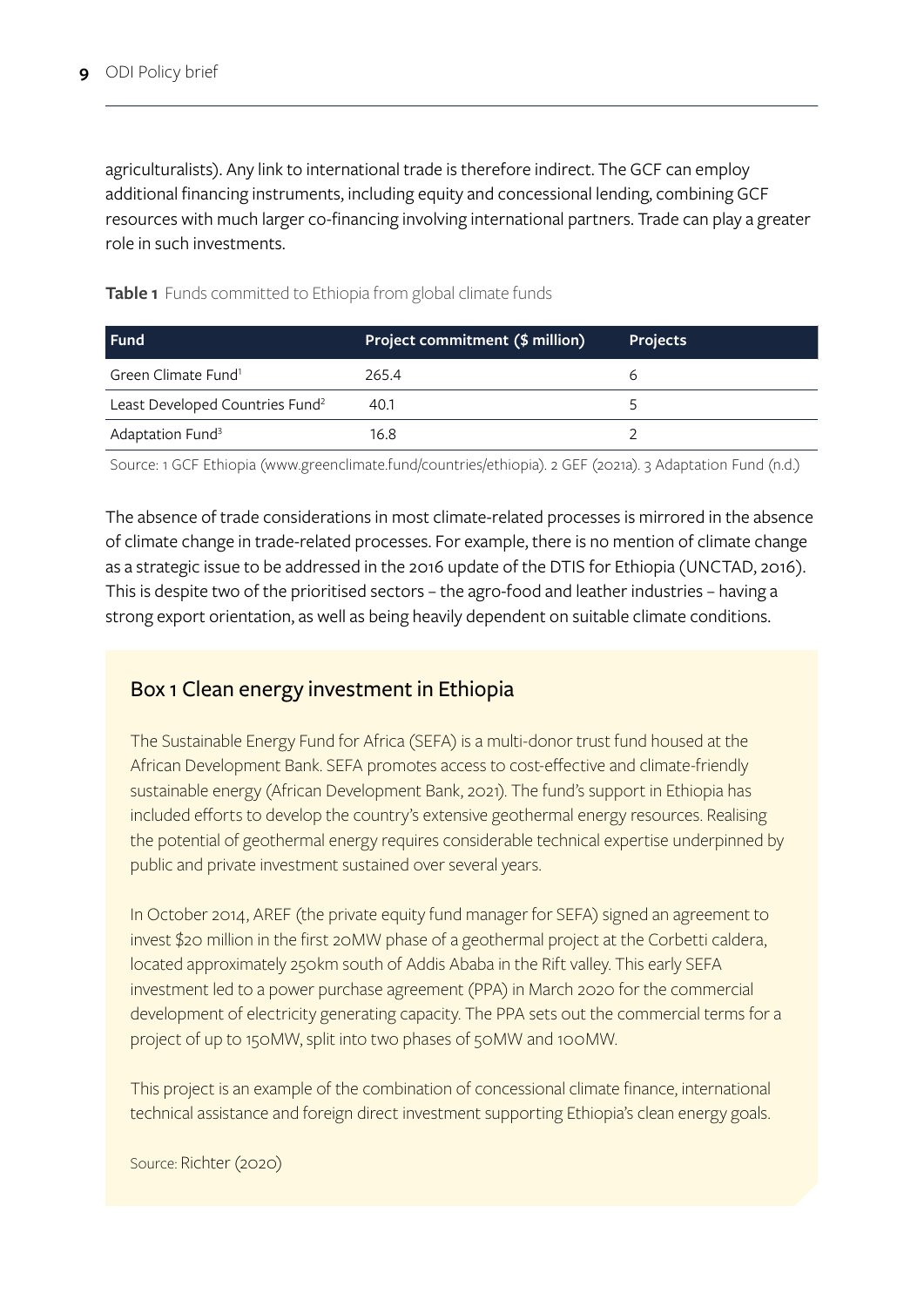#### Case study: Bangladesh

Bangladesh is one of the most climate-vulnerable countries in the world, with the world's largest delta and a long history of disasters, now exacerbated by climate change. The country has sought international help to address the new challenges brought about by climate change, and to meet the associated additional costs. The country's national guiding strategy is the Bangladesh Climate Change Strategy and Action Plan prepared in 2009, and currently under revision. More recently, a long-term development plan (the Delta Plan 2100) was formulated, detailing a total of 80 projects to be implemented at a cost of \$37 billion, 34 of which are identified as climate-sensitive (Government of Bangladesh, 2018). In addition to the challenge of climate change, the Covid-19 pandemic has had a major impact on the economy since 2020, prompting government stimulus packages amounting to \$14.6 billion (4.4% of GDP) (Government of Bangladesh, 2021a).

There is no mention of trade effects in the 2021 update of the country's first NDC (Government of Bangladesh, 2021b). The NDC presents the country's contribution towards securing the goal of the Paris Agreement, namely to limit the increase in the global average temperature to well below 2°C above pre-industrial levels. From an estimated base GHG emissions of 169 MtCO<sub>2</sub>e in 2012, a business-as-usual growth trajectory would lead to 409 MtCO<sub>3</sub>e by 2030 (with the largest contribution coming from the industry sub-sector). The NDC plans for a reduction to 320 MtCO<sub>3</sub>e, with 69% of the planned reductions dependent on receiving external financial/ technology support. Much of this support would have trade dimensions, including the import of clean energy equipment and low-carbon transport systems.

As in the case of Ethiopia, Bangladesh has been a recipient of international funding from the GCF, the LDCF and the Adaptation Fund. A similar pattern to Ethiopia can be discerned, with the first source – the GCF – providing funding at scale, while the latter two funds have provided adaptation-related grant finance at a smaller project scale (Table 2).

| l Fund                                      | Project commitment (\$ million) | <b>Projects</b> |
|---------------------------------------------|---------------------------------|-----------------|
| Green Climate Fund <sup>1</sup>             | 351.1                           |                 |
| Least Developed Countries Fund <sup>2</sup> | 34.2                            |                 |
| Adaptation Fund <sup>3</sup>                | 10.0                            |                 |

**Table 2** Funds committed to Bangladesh from global climate funds

Source: 1 GCF Bangladesh [\(www.greenclimate.fund/countries/bangladesh\)](http://www.greenclimate.fund/countries/bangladesh). 2 GEF (2021b). 3 Adaptation Fund (n.d.)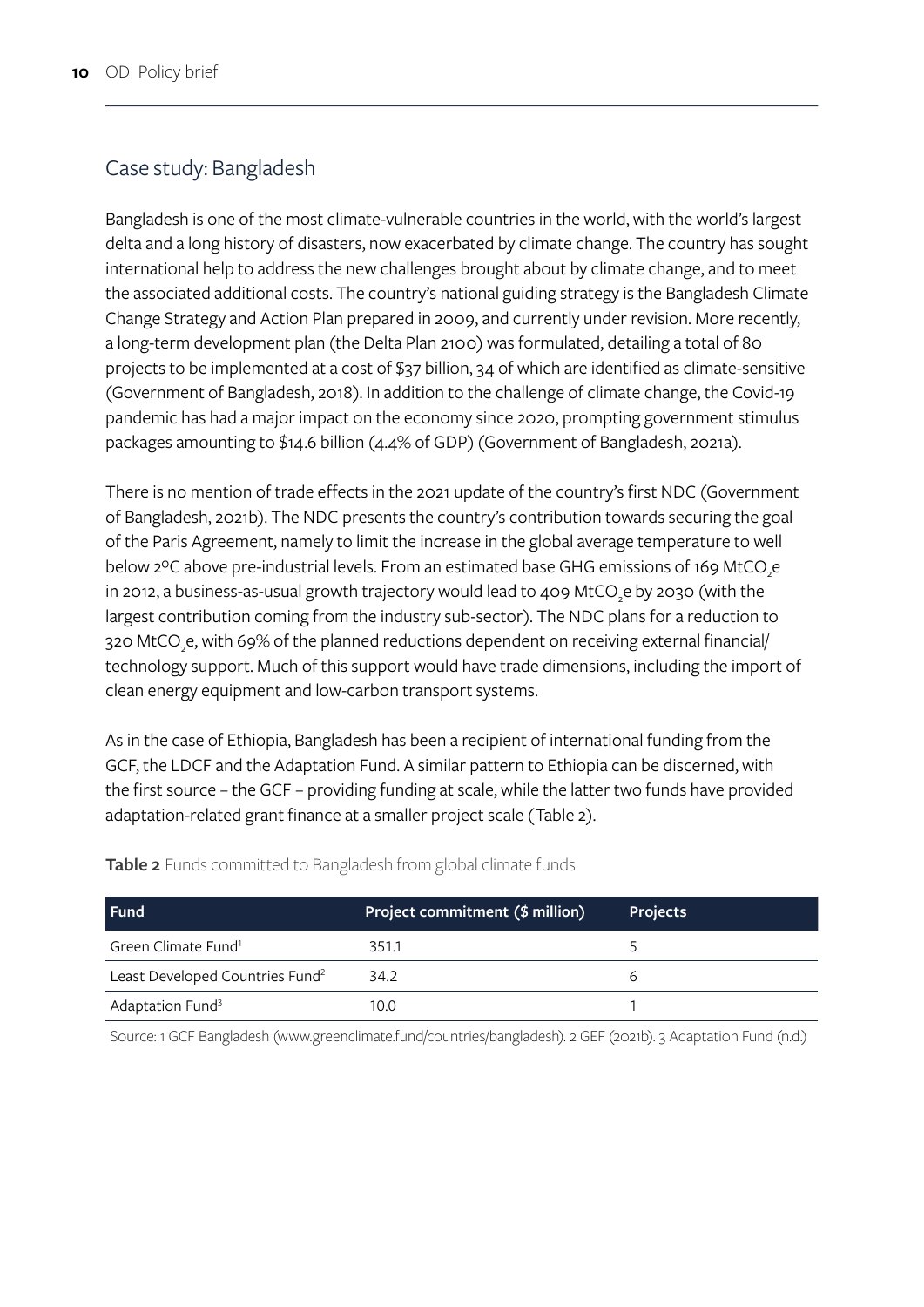#### Box 2 Early Green Climate Fund experience in Bangladesh

The GCF was launched in 2011 and became fully operational in 2015 with the start of project investments. Bangladesh was one of the first countries to engage with the GCF, through the \$80 million Climate Resilient Infrastructure Mainstreaming (CRIM) project. CRIM is implemented by the German Development Bank KfW and executed by the Local Government Engineering Department. The project aims to make a significant climate change adaptation impact, both directly and locally through the provision of pilot infrastructure, and indirectly and structurally through the mainstreaming of climate change adaptation into government operations.

Early GCF Board discussions led to delays in the approval of the project. Although it received initial GCF Board approval in November 2015, the Funding Activity Agreement was only signed with KfW in December 2017. On account of the bureaucratic procedures of the GCF, KfW and the Bangladesh government, Cabinet approval was not reached until March 2018. Only then could project procurement begin. The procurement cycle was completed in March 2020, with project implementation starting on 1 April 2020.

Thus, from GCF Board approval in November 2015 it took almost four and a half years for the project to begin. This long delay led to concerns among non-government stakeholders and acted as a disincentive to KfW implementing further GCF projects in Bangladesh. However, it should be noted this was only the fourth-ever GCF project, approved at a time when the fund's policies and administrative protocols were yet to be established.

Four additional GCF projects have been approved for implementation in Bangladesh. Funding from the GCF for the five projects totals \$101.2 million in grant finance (out of \$507.8 million of total project finance) for both climate change mitigation and adaptation actions.

Questions have been raised over accessing these funds, in particular the lengthy process involved in project implementation (see Box 2). Where access to climate finance is measured in years this may act as a constraint to trade. The current DTIS is being updated at the time of writing, offering an opportunity to consider Bangladesh's climate objectives, as well as environmental considerations.

In February 2021, the United Nations Committee for Development Policy recommended Bangladesh graduate from the category of Least Developed Country. If approved by the UN General Assembly, the country will have up to 2026 to prepare for graduation (Jha, 2021). Bangladesh has been a major proponent of the LDC Group submission of a proposal for a 12-year smooth transition for all support measures at WTO (Kashem, 2021).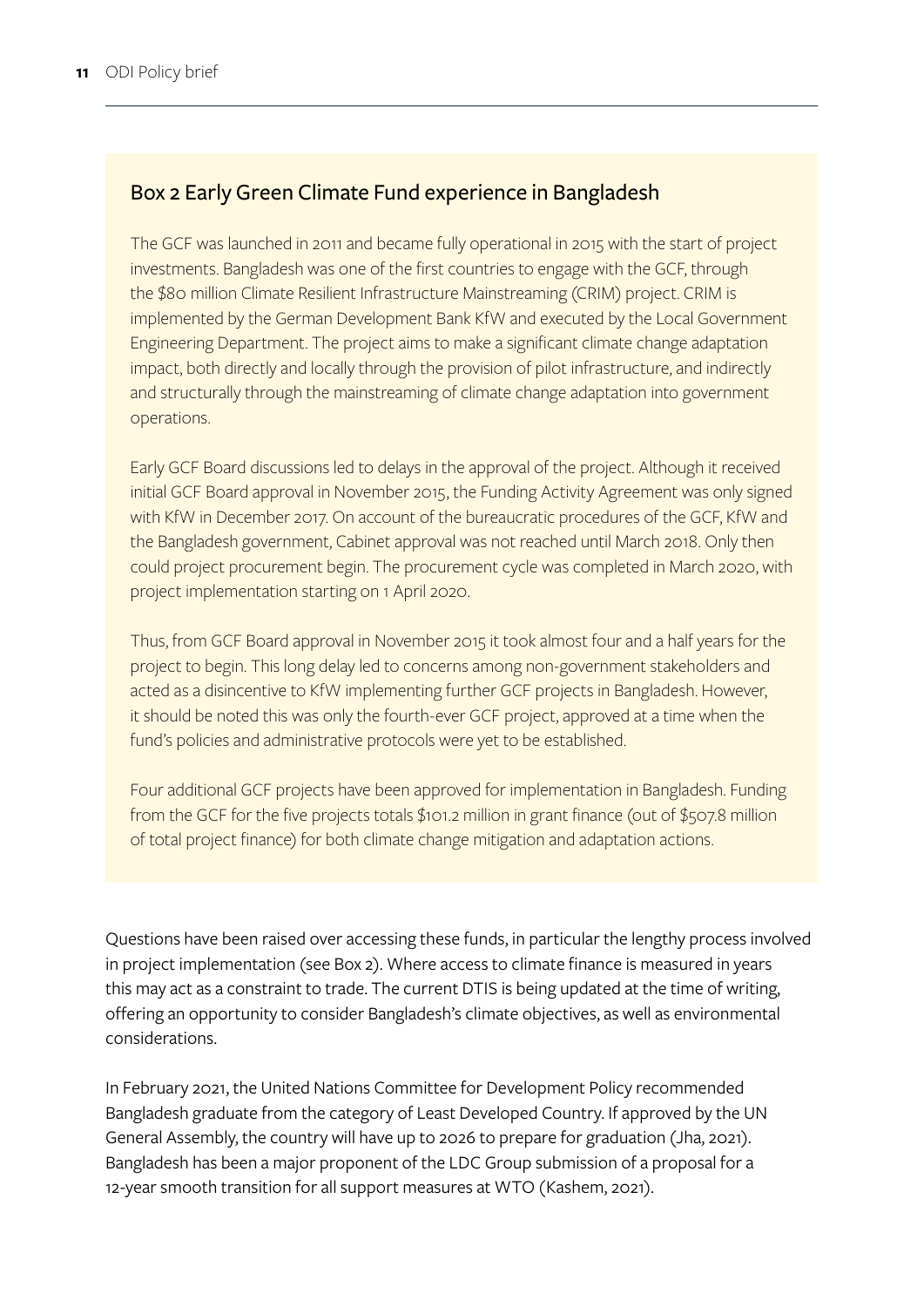### Recommendations

The recommendations arising from this analysis for LDC trade and climate negotiators as well as international development partners include:

Ensuring the ability of aid for trade and climate finance to work more effectively together. This requires consideration of how DTISs can integrate objectives specified in NDCs and NAPAs, as well as vice-versa. Not only may this require greater coordination at the international level between the WTO and UNFCCC, but also nationally between trade and environment ministries. This process could begin through regular dialogues between the UNFCCC and the Committee on Trade and Environment. However, there will be a need to move beyond dialogue towards implementation, with specific timelines for operationalisation.

Conceptually, there is a need to consider climate change effects within aid for trade programming, related to both adaptation and mitigation. This goes beyond mainstreaming environmental concerns within programming.

Concessional finance in the form of climate finance or Aid for Trade needs to support LDCs to expand their productive capacity consistent with their climate goals. The focus on productive capacities as part of the next Programme of Action for LDCs (LDC V) provides an important opportunity, but climate change considerations must feature more prominently within trade support programmes.

There is a need to ensure that access to both aid for trade and climate finance is maximised pre-graduation and continued potentially for a longer period post-graduation than currently (around five years' additional support from the EIF). One option is to support the proposed UN LDC graduation facility and ensure that climate and trade are coordinated within national smooth transition strategies.

Access to climate finance mechanisms must be improved and there may be lessons from aid for trade programming at the country level. There will be a need for improved coordination between donors providing trade-related assistance and climate adaptation and mitigation finance.

A consistent programme of support to facilitate interactions between climate and trade negotiations could also be considered by development partners. The provision of resources contingent on cross-collaboration among trade and climate negotiators would help break down the barriers that often exist between these two groups.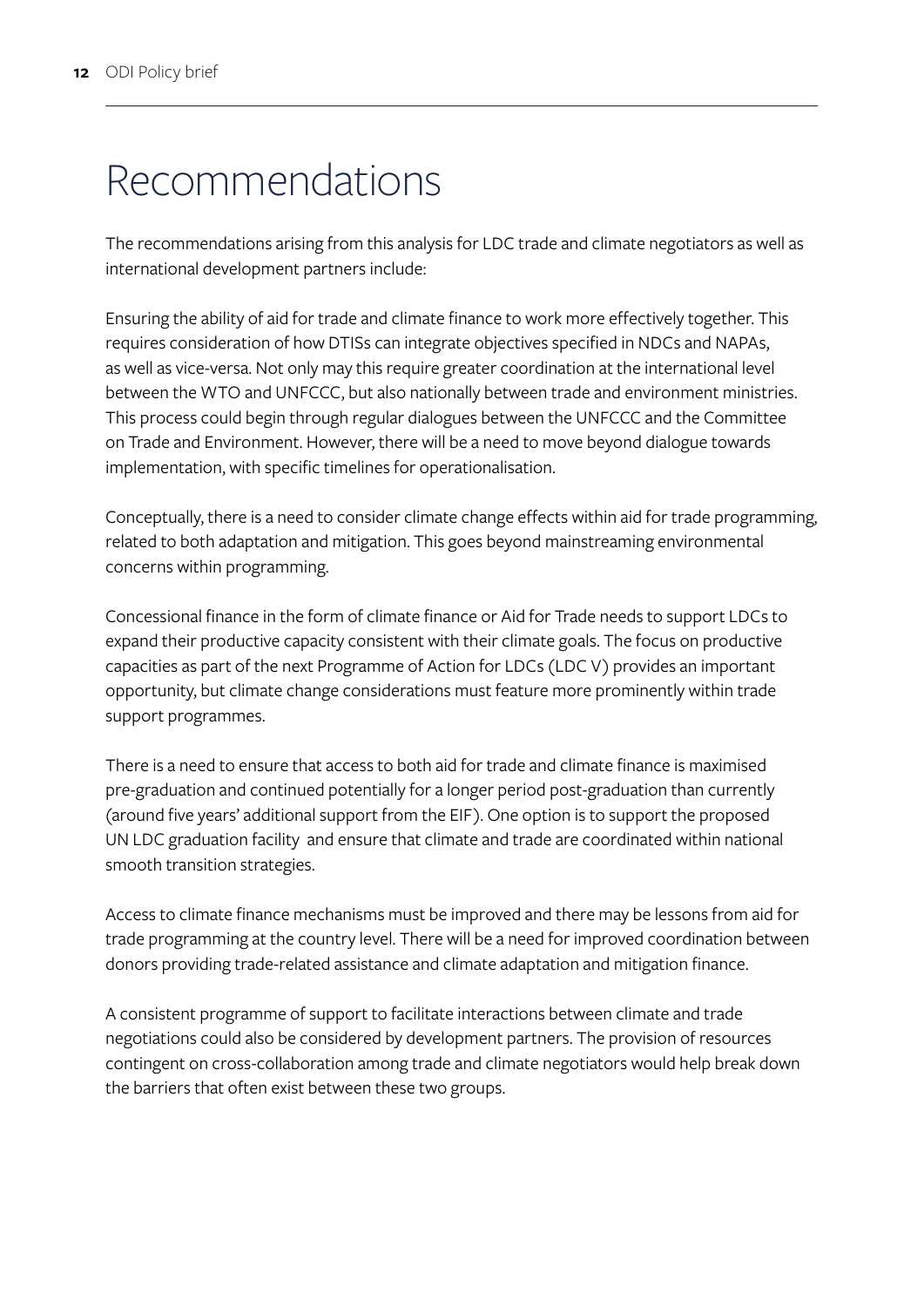### References

- **Adaptation Fund** (n.d.) 'Projects & Programmes'. Webpage. Adaptation Fund ([www.adaptation](http://www.adaptation-fund.org/projects-programmes)[fund.org/projects-programmes](http://www.adaptation-fund.org/projects-programmes)).
- **Bhattacharya, A., Calland, R., Averchenkova, A. et al.** (2020) *Delivering on the \$100 billion commitment and transforming climate finance*. The Independent Expert Group on Climate Finance [\(www.un.org/sites/un2.un.org/files/100\\_billion\\_climate\\_finance\\_report.pdf\)](http://www.un.org/sites/un2.un.org/files/100_billion_climate_finance_report.pdf).
- **Cali, M. and D. te Velde** (2011) 'Does Aid for Trade really Improve trade performance?' *World Development* 39(5): 725–40 (<https://doi:10.1016/j.worlddev.2010.09.018>).
- **CDP UN Committee for Development Policy** (2019) Improved assistance for graduating and graduated least developed countries ([www.un.org/development/desa/dpad/wp-content/](http://www.un.org/development/desa/dpad/wp-content/uploads/sites/45/CDP-excerpt-2019-6.pdf) [uploads/sites/45/CDP-excerpt-2019-6.pdf](http://www.un.org/development/desa/dpad/wp-content/uploads/sites/45/CDP-excerpt-2019-6.pdf)).
- **Cirera, X. and L. Winters** (2015) *Aid for Trade and structural transformation in sub-Saharan Africa*. Commonwealth Trade Policy Discussion Papers, No. 2015/01. London: Commonwealth Secretariat ([https://doi.org/10.14217/5js6b1lp69ms-en\).](https://doi.org/10.14217/5js6b1lp69ms-en))
- **Jha, R.** (2021) 'UN body recommends Bangladesh graduation from LDC'. DD News, 27 February (https://ddnews.gov.in/international/un-body-recommends-bangladesh-graduation-ldc).
- **EIF Enhanced Integrated Framework** (2017) 'Assisting the LDCs in preparing for graduation'. Trade for Development News by EIF, 23 May ([https://enhancedif.org/en/publication/2017-05/](https://enhancedif.org/en/publication/2017-05/assisting-ldcs-preparing-graduation) [assisting-ldcs-preparing-graduation\)](https://enhancedif.org/en/publication/2017-05/assisting-ldcs-preparing-graduation).
- **Democratic Republic of Ethiopia** (2021) Updated nationally determined contribution, Government of Ethiopia: Addis Ababa.
- **GEF Global Environment Facility** (2021a) 'LDCF/SCCF Annual evaluation report 2021 (prepared by the Independent Evaluation Office of the GEF)'. 21 May. Prepared for the 30th LDCF/SCCF Council Meeting, 17 June [\(www.greenclimate.fund/countries/ethiopia](http://www.greenclimate.fund/countries/ethiopia)).
- **GEF** (2021b) 'Progress report on the least developed countries fund and the special climate change fund'. 7 June. Prepared for the 30th LDCF/SCCF Council Meeting, 17 June, Agenda item 3 [\(www.thegef.org/sites/default/files/council-meeting-documents/EN\\_GEF.LDCF\\_.](http://www.thegef.org/sites/default/files/council-meeting-documents/EN_GEF.LDCF_.SCCF_.30_03_Progress%20Report%20on%20the%20LDCF%20and%20the%20SCCF.pdf) [SCCF\\_.30\\_03\\_Progress%20Report%20on%20the%20LDCF%20and%20the%20SCCF.pdf](http://www.thegef.org/sites/default/files/council-meeting-documents/EN_GEF.LDCF_.SCCF_.30_03_Progress%20Report%20on%20the%20LDCF%20and%20the%20SCCF.pdf)).
- **GCF Green Climate Fund** (2020) 'Consideration of funding proposals'. Document reference GCF/B.27/02/Rev.03. 6 November 2020.
- **Hoekman, B. and Shingal, A.** (2021) 'Aid for Trade and trade in services' *The Journal of Development Studies* 57(10): 1723–1738 ([https://doi.org/10.1080/00220388.2021.1873287\)](https://doi.org/10.1080/00220388.2021.1873287).
- **Huq, S., Reid, H., Konate, M. et al.** (2004) 'Mainstreaming adaptation to climate change in Least Developed Countries (LDCs)' *Climate Policy* 4(1): 25–43 ([https://doi.org/10.1080/14693062.200](https://doi.org/10.1080/14693062.2004.9685508) [4.9685508](https://doi.org/10.1080/14693062.2004.9685508)).
- **Hynes, W. and Lammersen, F.** (2017) *Facilitate Trade for Development: Aid for Trade*. ADBI Working Paper 670. Tokyo: Asian Development Bank Institute ([www.adb.org/publications/](http://www.adb.org/publications/facilitate-trade-development-aid-trade) [facilitate-trade-development-aid-trade](http://www.adb.org/publications/facilitate-trade-development-aid-trade)).
- **Kashem, A.** (2021) 'LDC Group lobbies for trade facilities for 12 years post-graduation'. The Business Standard, 12 October [\(www.tbsnews.net/dropped/trade/ldc-group-lobbies-trade](http://www.tbsnews.net/dropped/trade/ldc-group-lobbies-trade-facilities-12-years-post-graduation-314641)[facilities-12-years-post-graduation-314641\)](http://www.tbsnews.net/dropped/trade/ldc-group-lobbies-trade-facilities-12-years-post-graduation-314641).